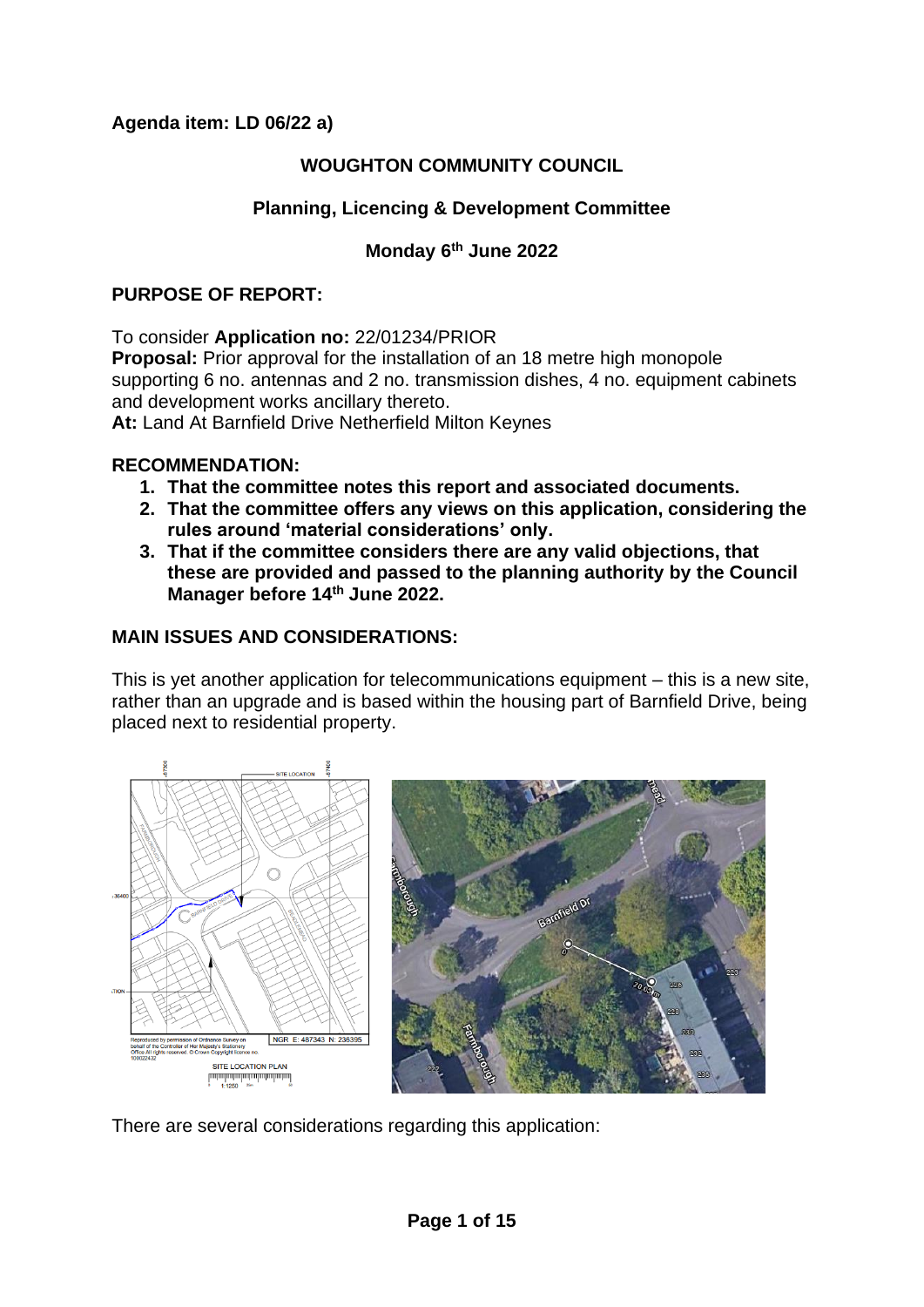- The prevalence of masts that are being installed across the parish, despite the assurances that the 5G mast in 2020 was all that was needed
- The proximity to residential properties  $-$  as you can see from the picture above, this is 20 metres from the closest house which is in conflict with the policies of Milton Keynes Council\*
- The size of the proposed mast and the impact on the local area (see picture below) – significantly higher than housing, street lighting or trees.



The MKC Policy ('TELECOMMUNICATIONS SYSTEMS POLICY') states '*The Council will, therefore, not allow transmitting telecommunications equipment to be sited on residential properties in its ownership or to be sited on land in its ownership*'.

This application is in breach of this policy. Whilst there is some discussion around whether this policy is still applicable, the Council Manager was informed on 23<sup>rd</sup> May 2022 that *'the MK Council Telecoms Systems Policy from 2005 is still used in the assessment of applications.'*

In the opinion of the Council Manager, there are also questions regarding the visual impact under the 'material consideration' rules – the size and overbearing nature of this development, especially given the proximity to properties is significant.

Milton Keynes Council have been unable to provide a map of current masts and the information that is available online is limited. However, it is noteworthy that this committee has seen several applications, despite only sitting for the past couple of years. This has included new sites and upgrades of existing sites.

# **OTHER IMPLICATIONS:**

None.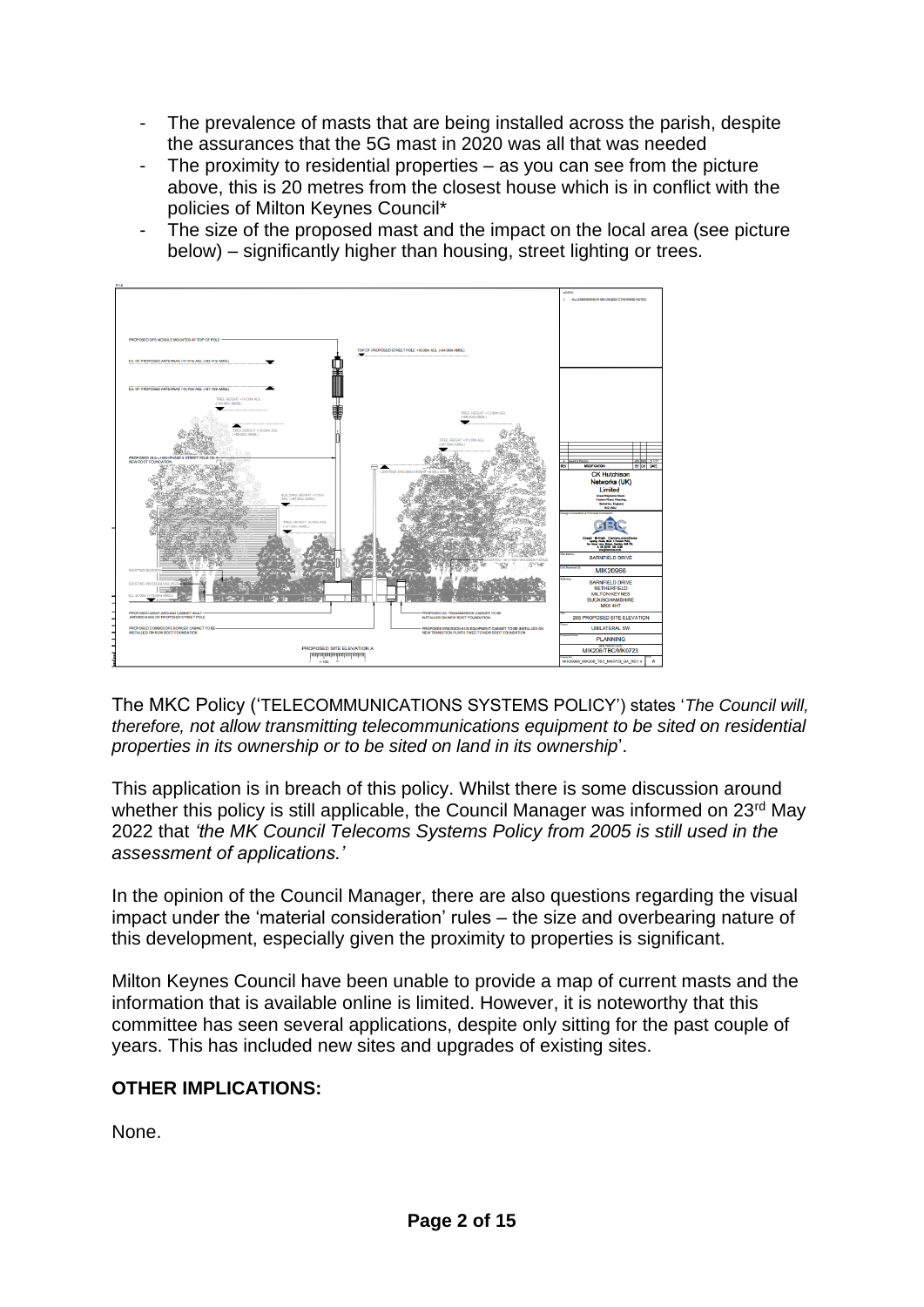# **BACKGROUND PAPERS:**

None.

# **AUTHOR**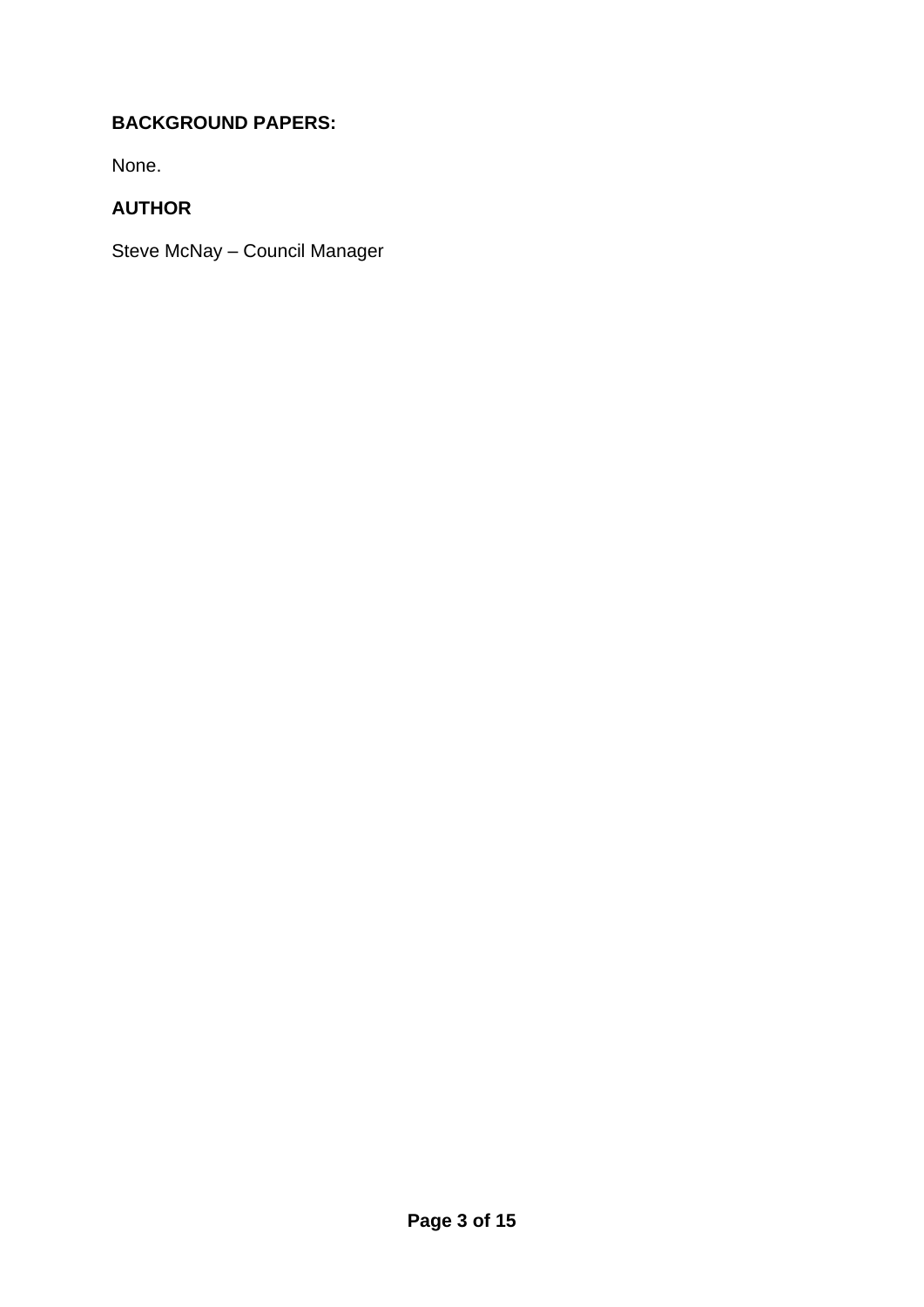# **Agenda item: LD 06/22 b)**

# **WOUGHTON COMMUNITY COUNCIL**

# **Planning, Licencing & Development Committee**

# **Monday 6th June 2022**

#### **PURPOSE OF REPORT:**

To consider **Application no:** 22/00829/FUL

**Proposal:** Erection of a single storey outbuilding to be used ancillary to the existing dwelling

**At:** 95, St Dunstans, Coffee Hall, Milton Keynes, MK6 5DW.

#### **RECOMMENDATION:**

- **1. That the committee notes this report and associated documents.**
- **2. That the committee offers any views on this application, considering the rules around 'material considerations' only.**
- **3. That if the committee considers there are any valid objections, that these are provided and passed to the planning authority by the Council Manager before 9th June 2022.**

### **MAIN ISSUES AND CONSIDERATIONS:**

This application is for an external building, within the front garden of the house, to provide storage and a space to pray. This includes two separate rooms, with a solid wall between them, alongside a small cloakroom that includes a toilet / sink.

There is no impact on parking (parking is retained within the property) and the proposal is low level and about the same size as a garage.

This should not be considered a sperate dwelling and this should be explicit in any permissions given.

### **OTHER IMPLICATIONS:**

None.

### **BACKGROUND PAPERS:**

[https://publicaccess2.milton-keynes.gov.uk/online](https://publicaccess2.milton-keynes.gov.uk/online-applications/applicationDetails.do?activeTab=externalDocuments&keyVal=R9T0VAKWMRR00)[applications/applicationDetails.do?activeTab=externalDocuments&keyVal=R9T0VAK](https://publicaccess2.milton-keynes.gov.uk/online-applications/applicationDetails.do?activeTab=externalDocuments&keyVal=R9T0VAKWMRR00) [WMRR00](https://publicaccess2.milton-keynes.gov.uk/online-applications/applicationDetails.do?activeTab=externalDocuments&keyVal=R9T0VAKWMRR00) or

[https://woughtoncc.sharepoint.com/:f:/s/Data/EoVNvdXMfdpDpK4OpW2cnfgBLkIqe5](https://woughtoncc.sharepoint.com/:f:/s/Data/EoVNvdXMfdpDpK4OpW2cnfgBLkIqe5g7cxWHThiJvu0Fgg?e=6990Yy) [g7cxWHThiJvu0Fgg?e=6990Yy](https://woughtoncc.sharepoint.com/:f:/s/Data/EoVNvdXMfdpDpK4OpW2cnfgBLkIqe5g7cxWHThiJvu0Fgg?e=6990Yy)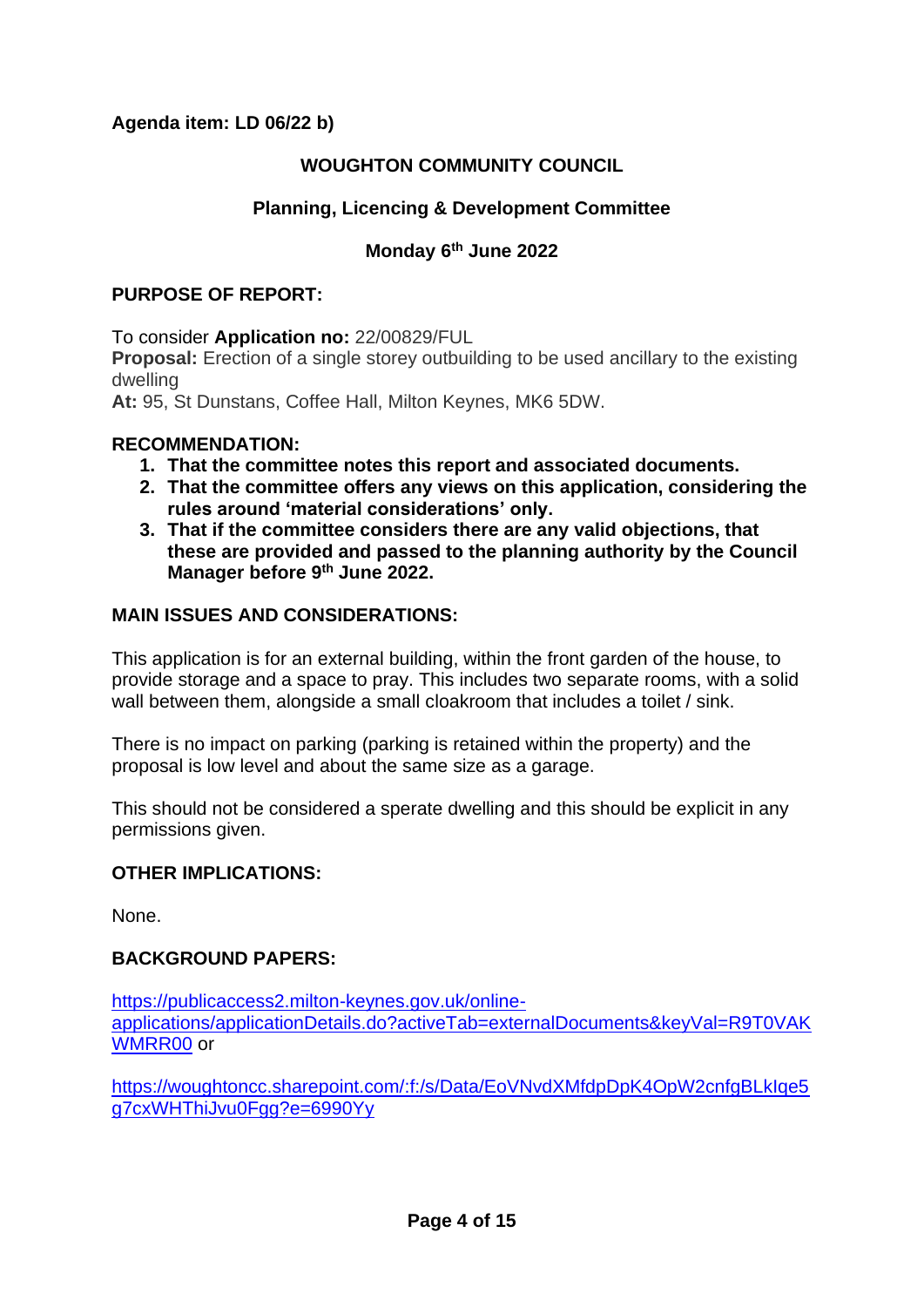# **AUTHOR**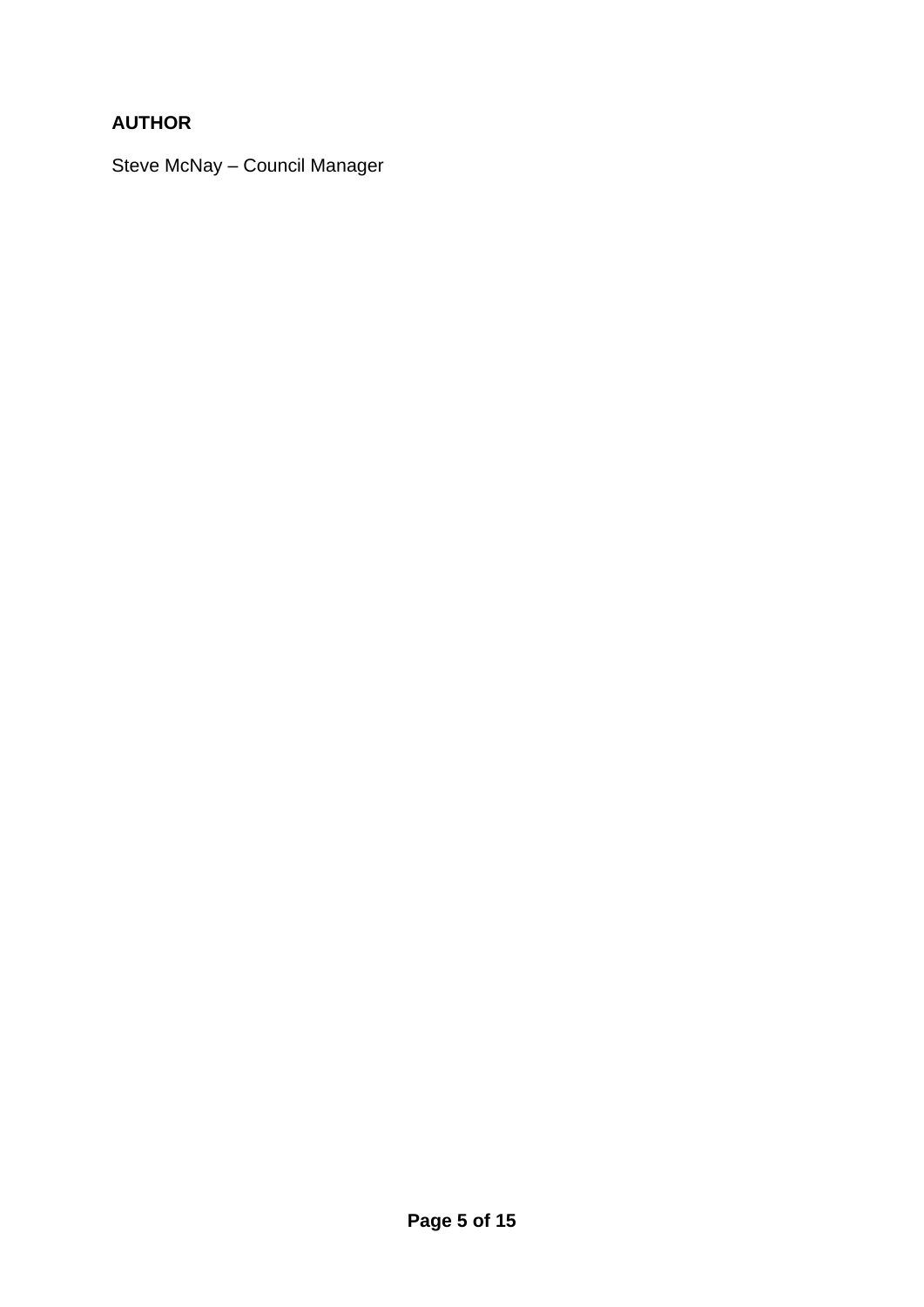**Agenda item: LD 06/22 c)**

# **WOUGHTON COMMUNITY COUNCIL**

# **Planning, Licencing & Development Committee**

# **Monday 6th June 2022**

### **PURPOSE OF REPORT:**

### **To consider Application no:** 22/01307/FULM

**Proposal:** Variation of condition 8 (Biodiversity Enhancement (Compliance) (attached to planning ref. 20/01433/FUL for the demolition of single storey prefabricated Ambulatory Emergency Care Unit and partial demolition of two storey Ambulance Service building and the erection of new 2 storey building to accommodate same day emergency care and short stay unit for adults.) **At:** Milton Keynes General Hospital, Standing Way, Eaglestone, Milton Keynes, MK6  $5L<sub>D</sub>$ 

#### **RECOMMENDATION:**

- **1. That the committee notes this report and associated documents.**
- **2. That the committee offers any views on this application, considering the rules around 'material considerations' only.**
- **3. That if the committee considers there are any valid objections, that these are provided and passed to the planning authority by the Council Manager before 20th June 2022.**

### **MAIN ISSUES AND CONSIDERATIONS:**

This application is to vary a condition, following a change to the way in which the hospital intends to ensure the biodiversity expectations are met. This involves a change of the way in which mitigation for any loss will be managed, with a different site identified.

### **OTHER IMPLICATIONS:**

None.

### **BACKGROUND PAPERS:**

[https://publicaccess2.milton-keynes.gov.uk/online](https://publicaccess2.milton-keynes.gov.uk/online-applications/applicationDetails.do?activeTab=summary&keyVal=RC4L90KWGAN00)[applications/applicationDetails.do?activeTab=summary&keyVal=RC4L90KWGAN00](https://publicaccess2.milton-keynes.gov.uk/online-applications/applicationDetails.do?activeTab=summary&keyVal=RC4L90KWGAN00)

# **AUTHOR**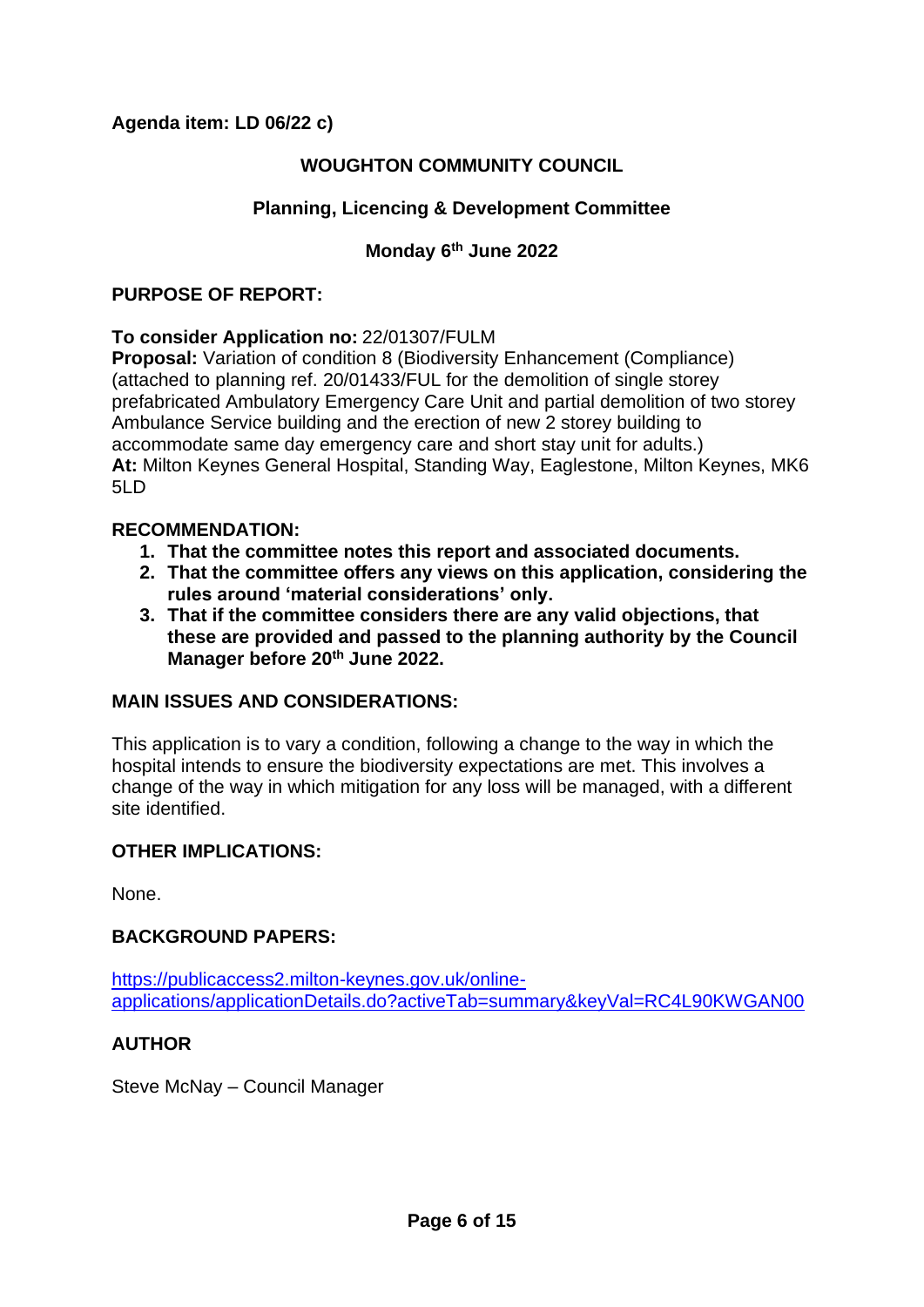# **Agenda item: LD 07/22**

## **WOUGHTON COMMUNITY COUNCIL**

## **Planning, Licencing & Development Committee**

### **Monday 6th June 2022**

#### **PURPOSE OF REPORT:**

To consider licensing application(s) detailed below.

#### **RECOMMENDATION:**

- **1. That the committee notes this report and any associated documents.**
- **2. That the committee offers any views on these applications, considering legislation and community concerns.**
- **3. That if the committee considers there are any valid objections, that these are provided and passed to the licensing authority by the Council Manager before dates noted.**

### **MAIN ISSUES AND CONSIDERATIONS:**

Due to not meeting in May, there are some applications that are too late to comment on, and others that can be considered.

Those that came in late April/ early May are covered in a different paper presented to this committee but include three ice cream vans.:

And the newer one, where the committee can still respond are:

Carlo's (Reg X837 TEV) on 10/05/2022 for 1 ice cream van to trade Boroughwide for the following times: **Monday to Sunday 16:00 to 19:00**

As with all applications for street trading, the following applies:

Boroughwide consents allow for no more than 20 minutes trading in any 100-metre part of any one Consent Street on any one day.

Please note that Street Trading is prohibited within 250 metres of any school's entrances and/or exits, during main school hours and 30 minutes following a school's normal closing time. Main school hours means the normal opening times for any particular school, whilst the students are being educated including lunch breaks but does not include times when the premises are open for after school activities. The prohibition applies to all school types such as; Infant, Junior, Primary, Secondary, Academy, Special, College and applies to static street traders (i.e. kebab vans) and Boroughwide street traders (i.e. ice cream vans). The effective date of the prohibition is from the 26<sup>th</sup> April 2019.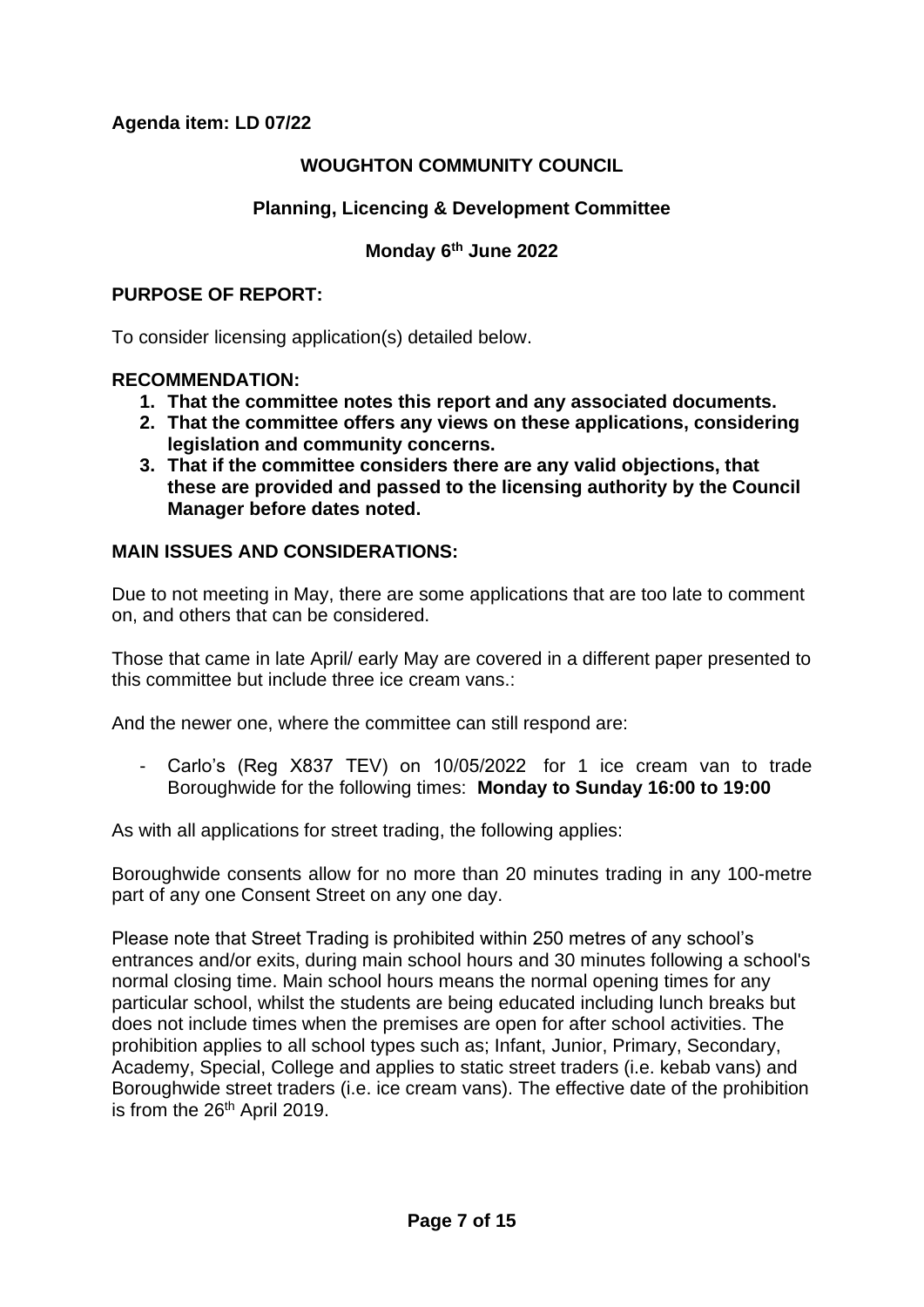# **OTHER IMPLICATIONS:**

None.

# **BACKGROUND PAPERS:**

None.

# **AUTHOR**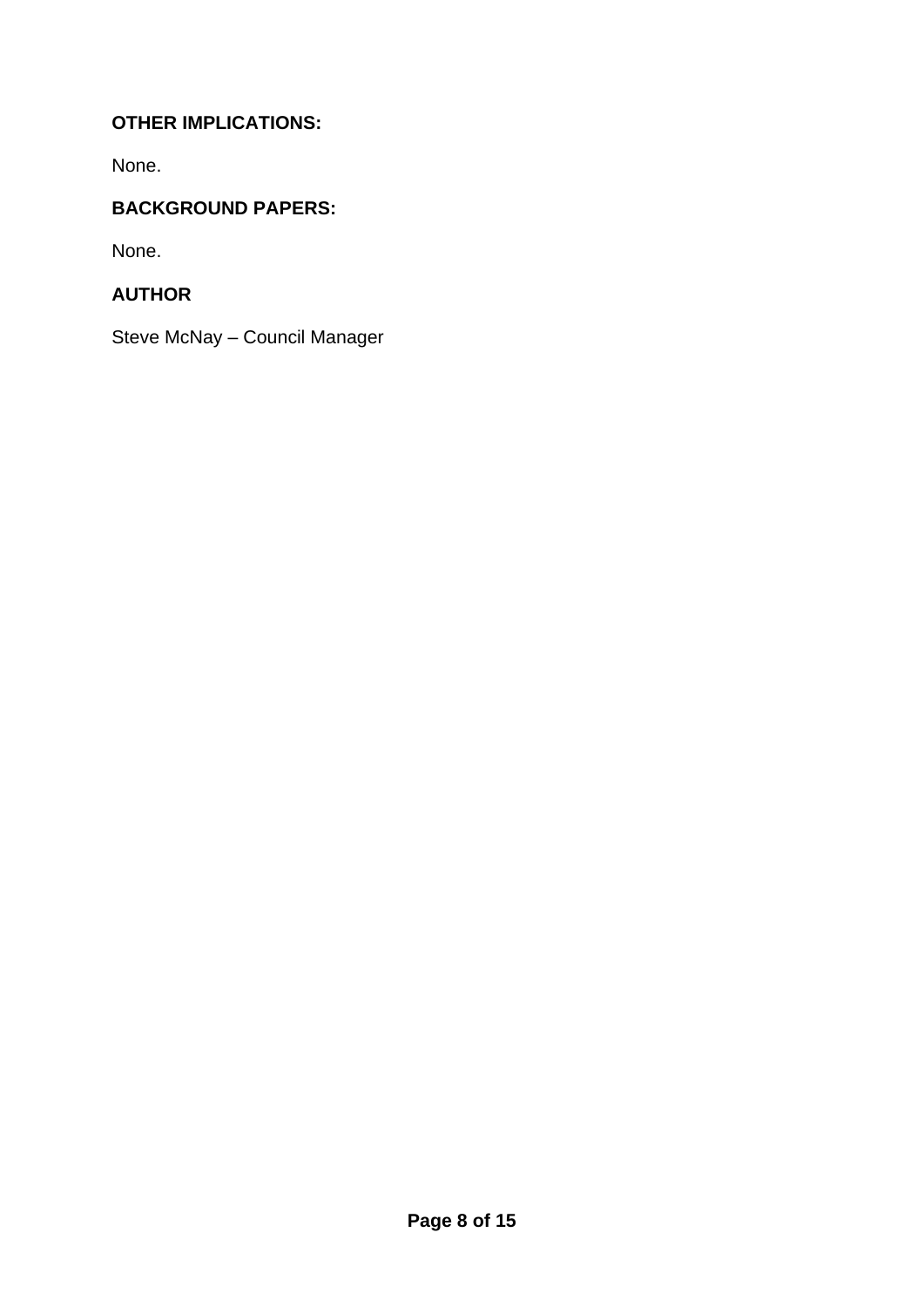# **WOUGHTON COMMUNITY COUNCIL**

# **Planning, Licencing & Development Committee**

# **Monday 6th June 2022**

### **PURPOSE OF REPORT:**

To look at the first three elements of the Neighbourhood Plan, reviewing suitability and suggesting any changes.

### **RECOMMENDATION:**

- **1. That the committee notes this report and the relevant passages of the Neighbourhood Plan.**
- **2. That the committee considers the suitability of:**
	- **a. Introduction and Purpose**
	- **b. Vision and Objectives**
	- **c. Land Use Policies (Spatial Principles)**
		- **i. Policy WN1 – Distinctive Grid Squares**
		- **ii. Policy WN2 – Medical Facilities**
		- **iii. Policy WN3 – Self Contained Grid Squares**
- **3. That any variation is re-written and returns to the committee next meeting for agreement.**
- **4. That this process continues, considering different elements each meeting until the entire policy has been reviewed.**

### **MAIN ISSUES AND CONSIDERATIONS:**

In November 2017, the WCC Neighbourhood Plan was 'made' – agreed by the relevant parties as an official document that is considered within planning and development applications across the parish. This document was made in line with the Localism Act 2011 and Neighbourhood Planning (General) Regulations 2012. The plan covers the entirety of the parish.

The Neighbourhood Plan (NP) is now approaching 5 years old, and it is recommended that NP's should be reviewed at this point. To this end, it has been agreed that this committee will review the plan over the next few meetings, looking at whether the plan continues to meet the needs of the parish and suggesting any changes that may be appropriate.

This is the first review session and covers the initial elements of the plan; Introduction and Purpose, Values and Objectives, and Land Use Policies (Spatial Principles).

# **Introduction and Purpose**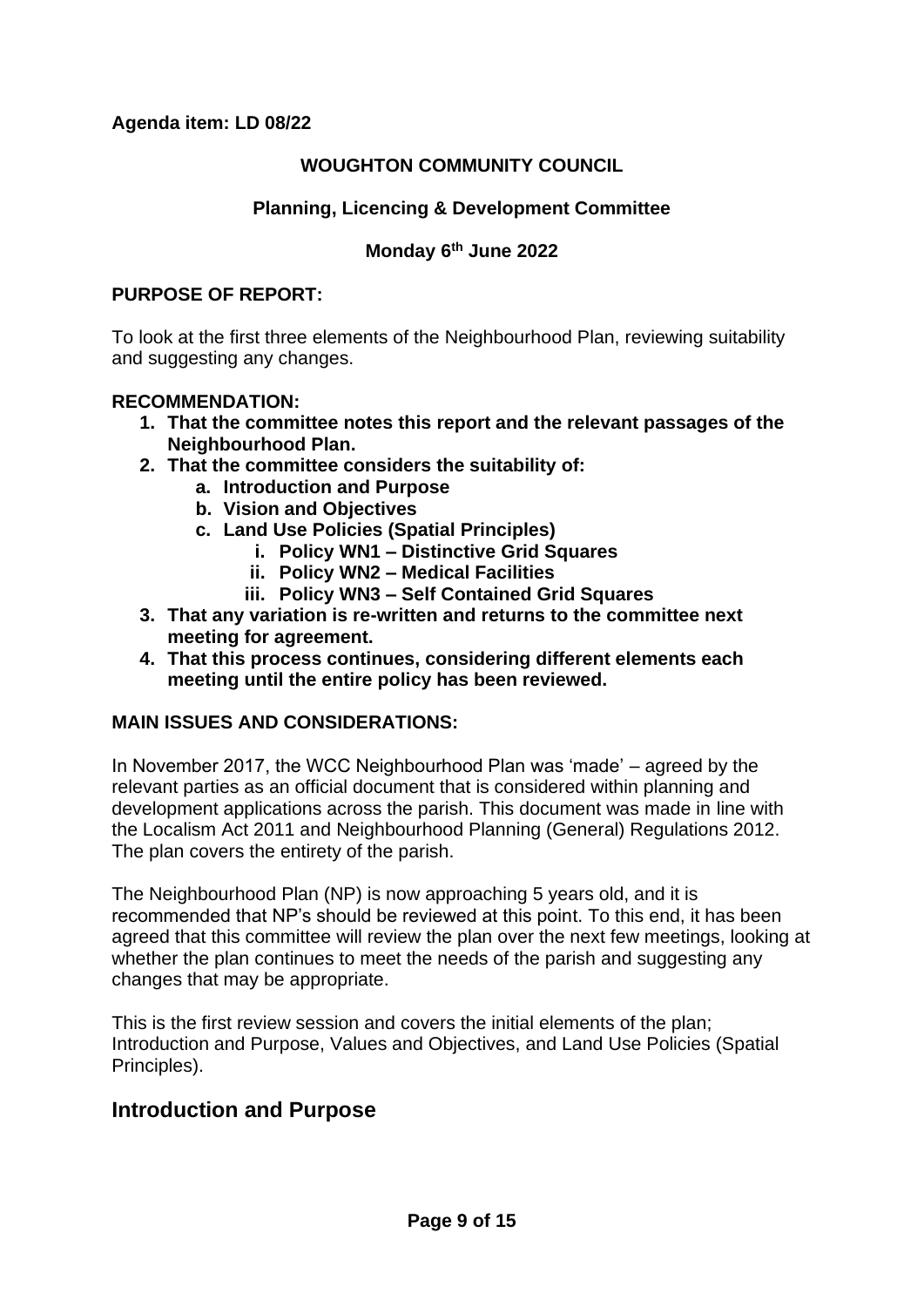# **Background**

1.1 and 1.2 are simple information.

1.3 may benefit from a change of language to reflect that this is no longer a new plan, but remains an exemplar of a plan covering an urban area. It is noteworthy that this plan, created half a decade ago, makes note of being involved in regeneration – whilst little action has happened, again there may be some language changes to reflect the move towards 'renewal'.

1.4 Rewrite, to reflect the review approach, rather than needing a referendum.

1.5 Fine, as is.

1.6 We may need to look again at this area, once other elements are agreed – if there are significant changes proposed, we may need to go again to referendum but most certainly will need to review with our communities and residents to ensure that we remain in line with their thinking.

1.7 It is unclear at this time as to whether this will need to be 're-examined' or if changes will be sufficient small to simply sign off as a 'review'.

## **The Submission Plan**

1.8 Change to reflect the review element.

1.9 As previously, refers to the 15-year regeneration policy, so will need to be reconsidered. However, it feels very much that the basic premise of this paragraph remains the same.

# **Vision and Objectives**

2.1 and 2.2 The vision is based upon the views for Woughton in 2031. This remains an aspirational statement and, whilst it may be considered optimistic, it may be worth revisiting in line with the Strategic Plan that is also being developed, so the policies sit comfortably together.

2.3 includes a range of key objectives:

- $\circ$  Housing do these aspirations remain the same? Are they sufficiently challenging?
- $\circ$  Green Infrastructure is this enough? Does this reflect current thinking, or should we push for more?
- $\circ$  Employment This feels limited and perhaps should be linked to the 'renewal' agenda, to include communities, not just houses.
- o Health more detail needed? Encouraging healthy lifestyles? Dentistry? Wellbeing and mental health?
- $\circ$  Design 'classic MK'?
- $\circ$  Community Facilities should we define 'community facilities'? What are we including within this heading?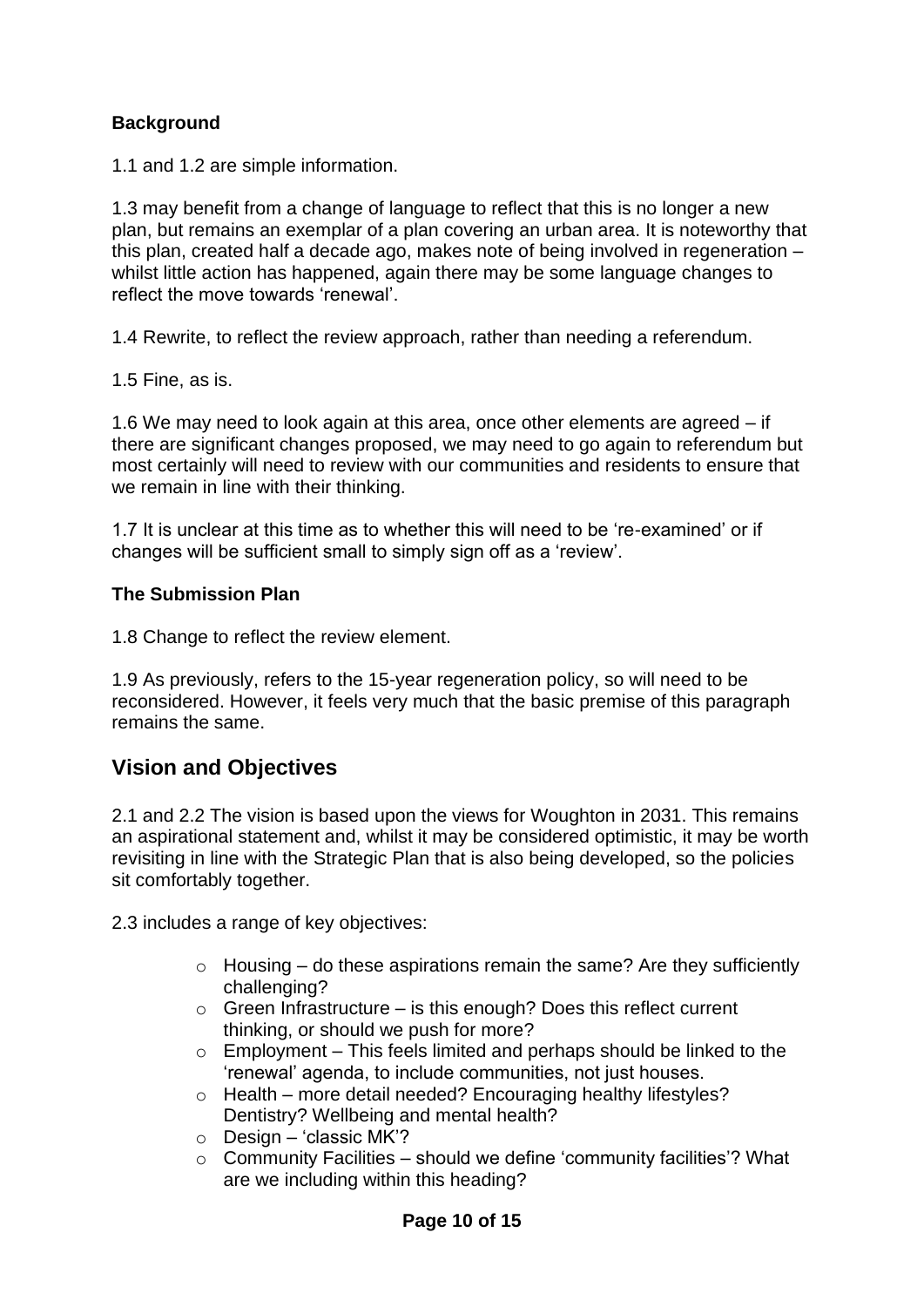$\circ$  Transport – should we reflect the need for electric infrastructure, scooters, etc.?

Whilst some of these issues are explored in more detail later in the document, this is a good opportunity to start considering the approach that is wanted.

# **Land Use Policies – Spatial Principles (WN1, WN2and WN3)**

3.1 – 3.4 – all 'scene setting' and whilst some minor rewording may be needed, this is an introduction to the 23 policy statements (the 'WN1' – 'WN23' policies).

Policy WN1 – Distinctive Grid Squares.

This details the 'primary use' of the 9 'squares' of the parish – are these still useful and relevant? Does Coffee Hall still have potential for 'medical facilities'? Is Peartree Bridge the only estate with 'special heritage assets'? Some consideration 5 years on may be suitable.

3.5- 3.7 – more factual elements, but also considers the 'stay with things the way they are' approach, with limited flexibility within this. It supports expansion of some elements but insists on retaining the 'New Town Architecture' (unclear what this means). It also defines only the Old Rectory and the site this sits on as 'heritage assets', despite the recent changes in ownership and approach.

# **Policy WN2 – Medical Facilities**

3.8 – 3.10 speak purely around expansion of the hospital and any 'related industry', suggesting that the land along Saxon Street could be utilised, alongside the wider Coffee Hall grid square.

# **Policy WN3 – Self-Contained Grid Squares**

3.11 – 3.13 discuss the need for development within residential estates to be managed, looking at supporting the local populace, rather than becoming part of a wider, city wide approach. No loss of commercial, business or community use, unless it is replaced or becomes unviable, but encouragement to look at further development of all three elements. This may include encouragement to support new businesses, 'start ups', small business units, etc. – does this need to be made explicit?

This is the first look at this document and these areas seem relatively uncontroversial. It may be that there is no need to change anything, but a thorough look, review and consideration of the coming period would be wise, especially with the potential of renewal coming, plus the impact of recent events.

# **BACKGROUND PAPERS:**

WOUGHTON COMMUNITY NEIGHBOURHOOD PLAN 2017 – 2031 FINAL PLAN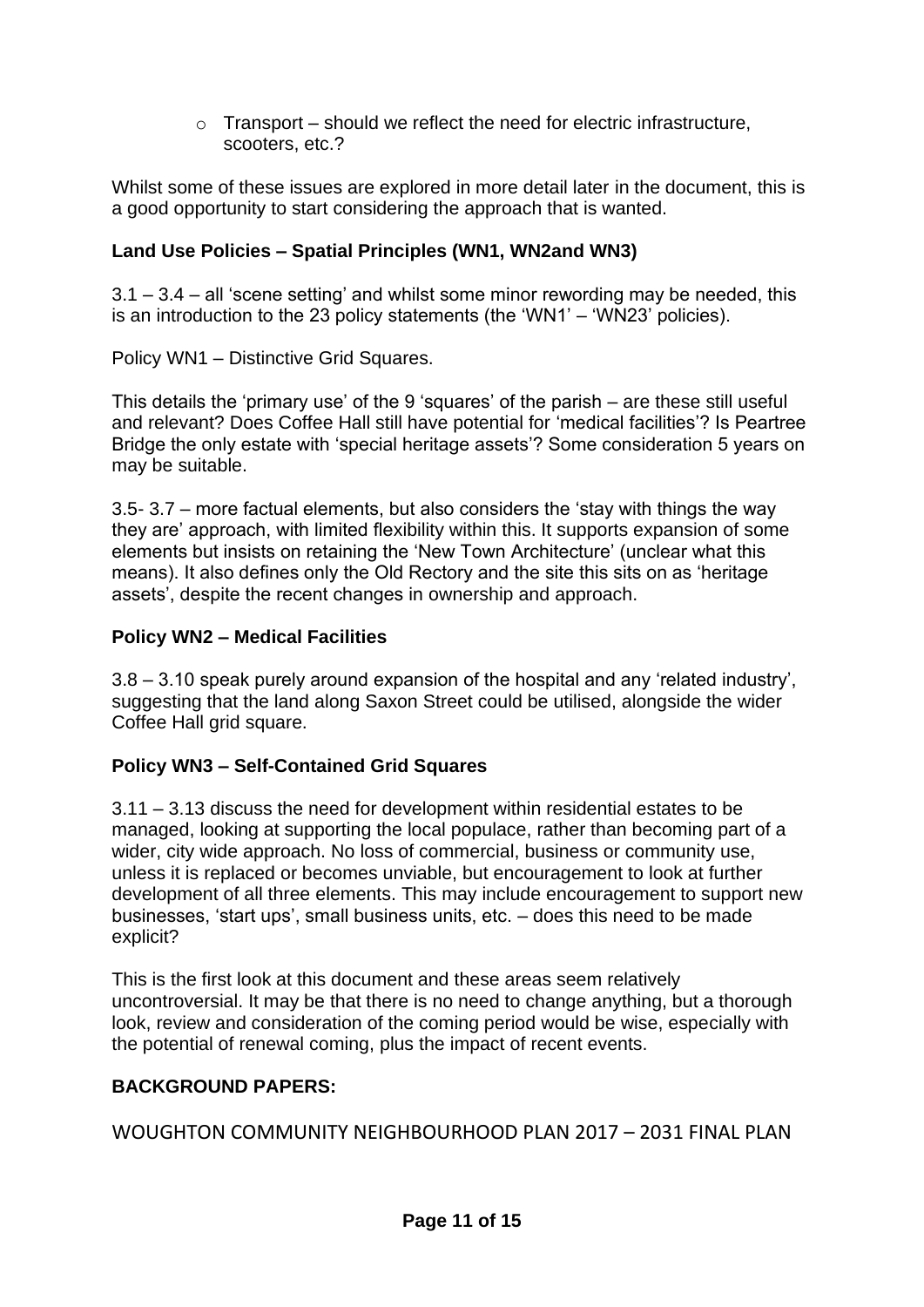# **AUTHOR**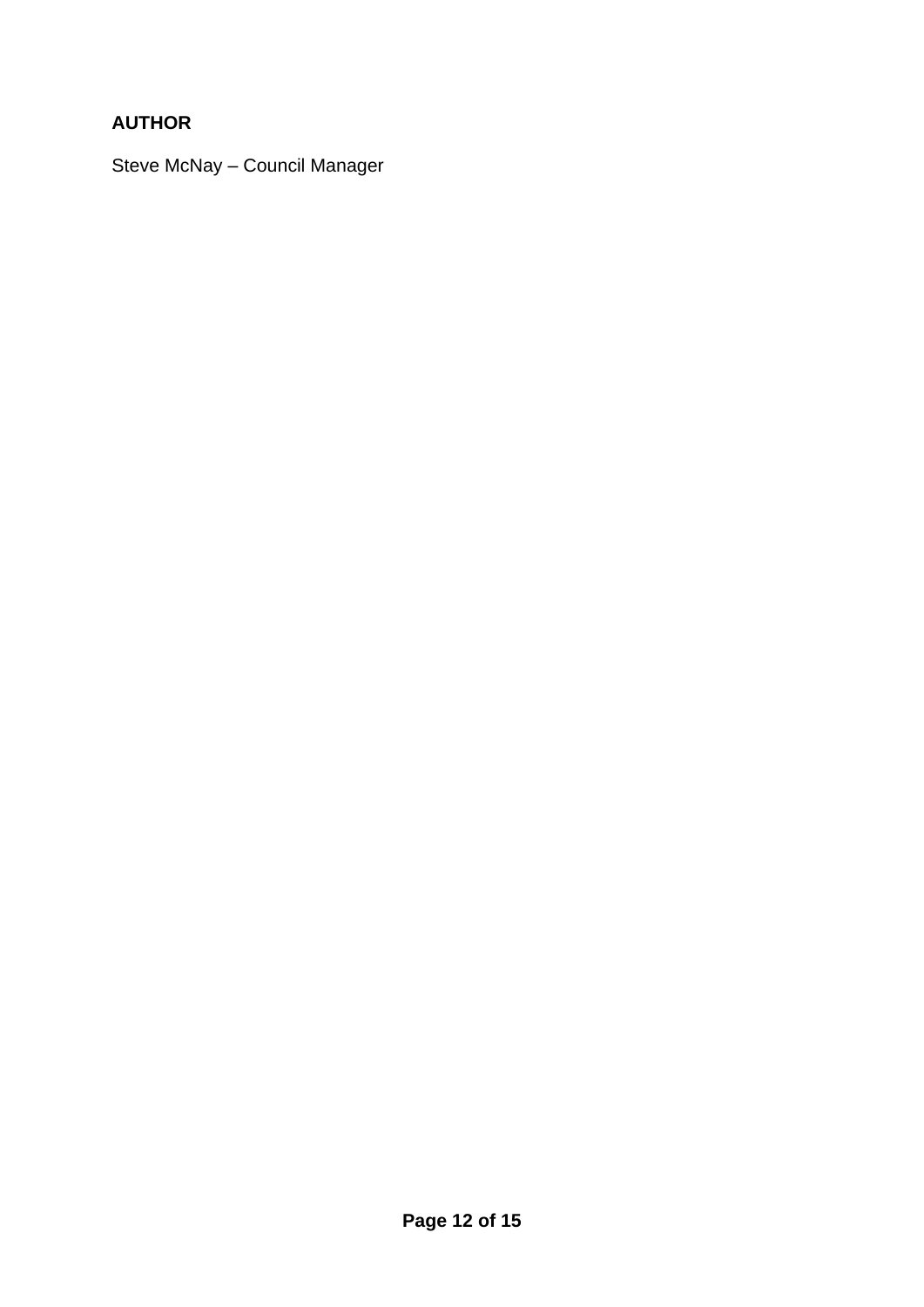### **Agenda item: LD 09/22**

## **WOUGHTON COMMUNITY COUNCIL**

# **Planning, Licencing & Development Committee**

# **Monday 6th June 2022**

#### **PURPOSE OF REPORT:**

To update the committee on decisions issued regarding previously considered applications.

### **RECOMMENDATION:**

**That the Council notes this report.** 

### **MAIN ISSUES AND CONSIDERATIONS:**

The following applications have had decisions issued by MKC Planning Department, having previously been considered by this committee.

**Application no: 22/00347/CLUE – Certificate of Lawfulness re: HMO usages since 2010 - Approved**

**Application no: 22/00423/FUL - Demolition of and rebuilding of a porch - Approved**

**Application no: 21/03437/FUL - Rebuilding of Arcadia site - Full Approval**

**Application no: 22/00263/FUL - Single storey rear extensions - Full approval**

**Application no: 22/00670/FUL - Loft conversion and balcony creation - Full approval**

### **STAFFING IMPLICATIONS:**

None.

### **OTHER IMPLICATIONS:**

None.

### **BACKGROUND PAPERS:**

Previous papers to this committee during early 2022.

### **AUTHOR**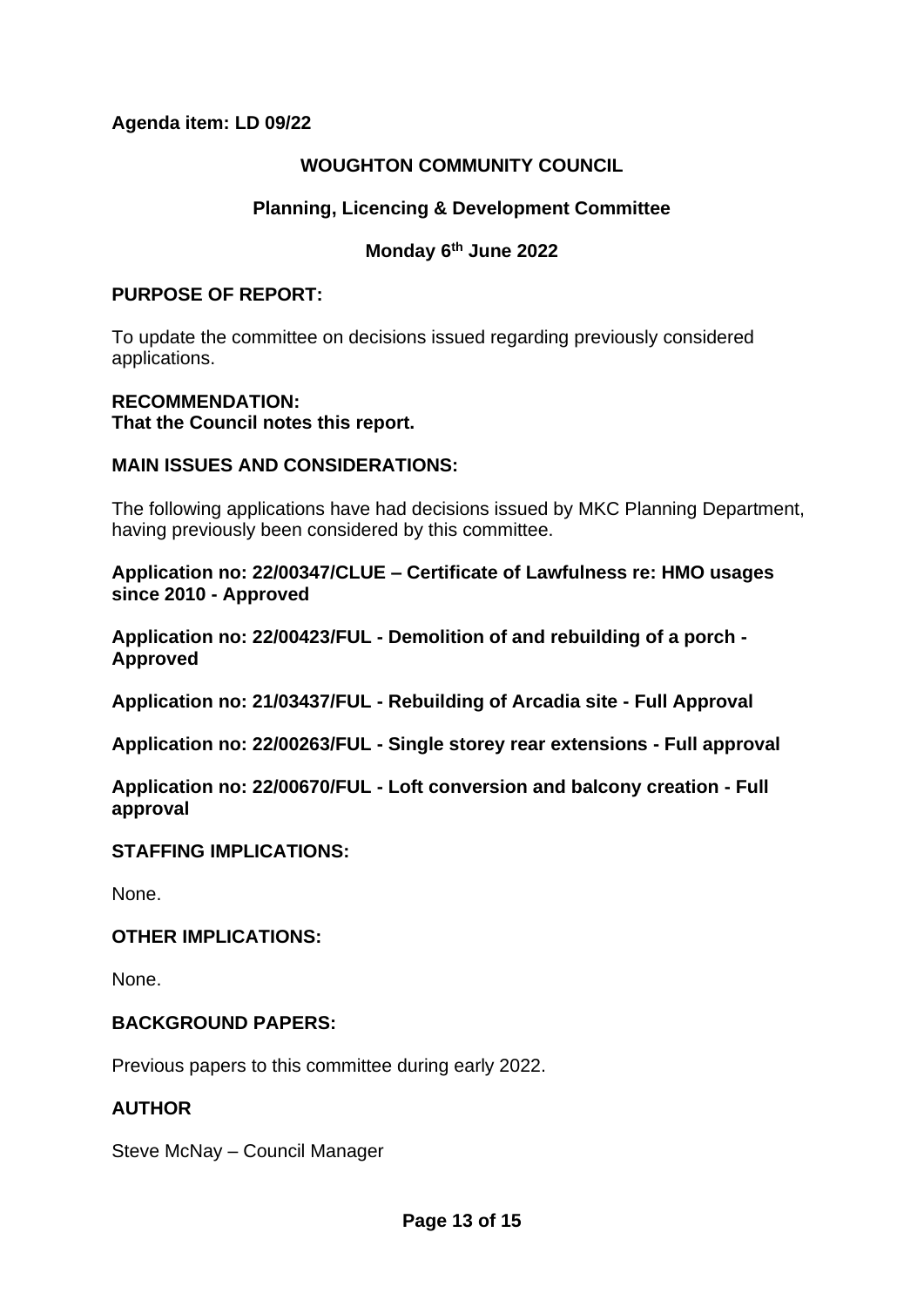# **Agenda item: LD 10/22**

## **WOUGHTON COMMUNITY COUNCIL**

# **Planning, Licencing & Development Committee**

# **Monday 6th June 2022**

#### **PURPOSE OF REPORT:**

To note applications that were sent during late April / early May 2022 and that did NOT get considered formally.

#### **RECOMMENDATION:**

**That the committee notes this report.** 

### **MAIN ISSUES AND CONSIDERATIONS:**

Due to there being no committee in May 2022, any applications that came in during that time were passed over to the relevant Councillors for consideration. Licencing applications were not, due to the non-controversial nature, but for information, the following were received.

- Mister Softee (Reg T402 POA) on 22/04/2022 for 1 ice cream van to trade Boroughwide for the following times: **Monday to Sunday 16:00 to 21:00**
- Mister Softee (Reg J192 NVV) on 27/04/2022 for 1 ice cream van to trade Boroughwide for the following times: **Monday to Sunday 16:00 to 20:00**
- Saverio's Ices (Mr Softee N191 ORP) on 27.04.22 for 1 ice cream van to trade Boroughwide for the following times: **Monday to Sunday 15:00 to 18:00**

There were also some planning applications received. These were:

• **Application no: 22/00673/FUL - Proposal: Installation of self-service car wash bay At: Shell Uk Ltd Bleak Hall Grafton Street H7 To H8 Milton Keynes MK6 1LJ**

It was not felt that this application was controversial and so was not responded to.

- **22/00953/FUL - Proposal: The erection of a single storey rear/side extension and realignment of existing side boundary fence including the change of use of open amenity space (resubmission of 21/02337/FUL) At: 62 Forest Rise Eaglestone Milton Keynes MK6 5EX** This is an application that reflects previous similar applications that were suitable and would be managed through existing MKC planning policies. An additional meeting was not requested.
- **Application no: 22/00951/FUL - Proposal: Erection of garden studio At: 48 Golden Drive Eaglestone Milton Keynes MK6 5BJ** It was not felt that this application was controversial and so was not responded to.
- **Application no: 22/01054/FUL - Proposal: Replacement external ramp with new railings, external walkway with new railings, external front and**